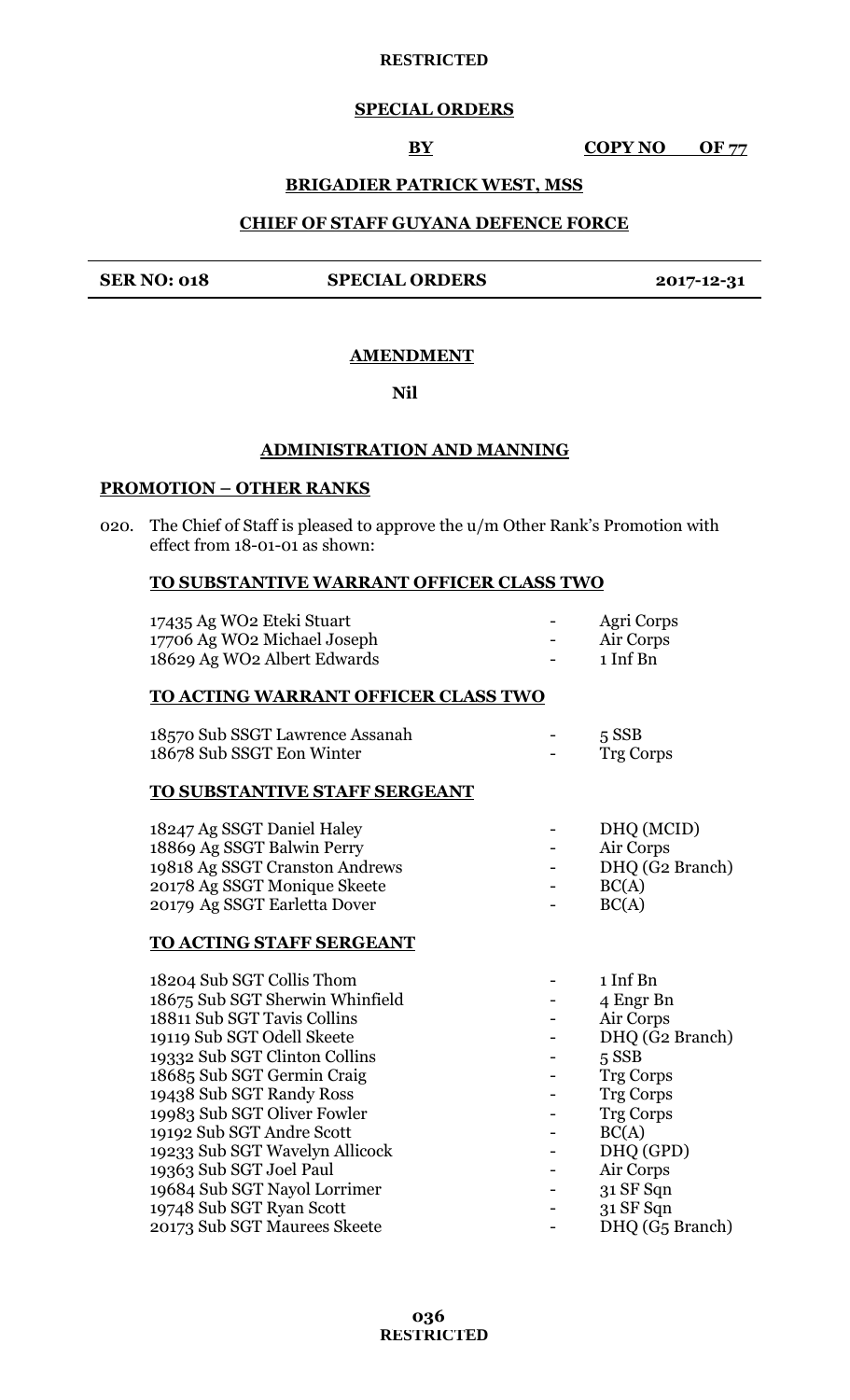## **TO SUBSTANTIVE SERGEANT**

| 17917 Ag SGT Randy King           | DHQ (G6 Branch)   |
|-----------------------------------|-------------------|
| 19485 Ag SGT Oswald Goodridge     | DHQ (G6 Branch)   |
| 20516 Ag SGT Aubrey Steede        | DHQ (G6 Branch)   |
| 20597 Ag SGT Clive Etwaria        | DHQ (G6 Branch)   |
| 18352 Ag SGT Julian Punch         | <b>Trg Corps</b>  |
| 22436 Ag SGT Sinclair Bowen       | <b>Trg Corps</b>  |
| 22749 Ag SGT Randell Williams     | <b>Trg Corps</b>  |
| 22978 Ag SGT Stefan King          | <b>Trg Corps</b>  |
| 24349 Ag SGT Runnel Gordon        | <b>Trg Corps</b>  |
| 24351 Ag SGT Lester Lewis         | <b>Trg Corps</b>  |
| 24356 Ag SGT Deoraj Sooklall      | <b>Trg Corps</b>  |
| 19032 Ag SGT Jermaine Cozier      | BC(S)             |
| 19413 Ag SGT Phillip Earl         | DHQ (MT Pool)     |
| 19887 Ag SGT Christopher Griffith | DHQ (MT Pool)     |
| 19370 Ag SGT Odwin Gillis         | DHQ (COS Office)  |
| 20170 Ag SGT Antoinette Osborne   | DHQ (AG Branch)   |
| 19175 Ag SGT Carlos Cort          | Air Corps         |
| 20539 Ag SGT Glennis Braithwaite  | Air Corps         |
| 20961 Ag SGT Basil Branche        | Air Corps         |
| 20065 Ag SGT Omoley Ayling        | 4 Engr Bn         |
| 20030 Ag SGT Montel Gilead        | 4 Engr Bn         |
| 20164 Ag SGT Marineika Welcome    | 4 Engr Bn         |
| 20339 Ag SGT Kevin Adams          | 4 Engr Bn         |
| 21097 Ag SGT Randy Bradshaw       | 4 Engr Bn         |
| 20158 Ag SGT Alana Wilson         | DHQ (G3 Branch)   |
| 21154 Ag SGT Cameta Trotman       | <b>DHQ</b>        |
| 20652 Ag SGT Jeremiah Reynolds    | <b>Band Corps</b> |
| 21575 Ag SGT Stephen Roberts      | 6 Inf Bn          |
| 22135 Ag SGT Lawrence Douglas     | 6 Inf Bn          |
| 22299 Ag SGT Selwyn Williams      | 31 SF Sqn         |
| 20942 Ag SGT Shannon Ross-Cox     | DHQ (Med Corps)   |
| 21075 Ag SGT Charie Marcus        | DHQ (Med Corps)   |
| 21509 Ag SGT Jamaine Fraser       | 1 Inf Bn          |
| 22307 Ag SGT Arthur Scipio        | 1 Inf Bn          |

#### **TO ACTING SERGEANT**

19368 Sub CPL Travis Pollard 20438 Sub CPL Delroy Cameron -20580 Sub CPL Winston Sutherland -20616 Sub CPL Leon Tucker - 5 SSBB 20700 Sub CPL Ruel Whinfield -20941 Sub CPL Jafranz Johnson -21232 Sub CPL Leon Regis -19806 Sub CPL Patrick Bristol -20604 Sub CPL Junior Spencer -20612 Sub CPL Brian Mitchell -20743 Sub CPL Leon Boston -19376 Sub CPL Aston Todd -21501 Sub CPL Kelon Montrose -20676 Sub CPL Jason Liverpool -20759 Sub CPL Roylan Fraser 19264 Sub CPL Trevis Simon -20473 Sub CPL Dork Pompey 20386 Sub CPL Denalo Forde 21245 Sub CPL Roberto Thomas 20480 Sub CPL Damian Burnham -20661 Sub CPL Sherwyn Caesar - DHQ (Sports Dept) 20722 Sub CPL Kevon Smith - DHQ (GPD)

| DHQ (G6 Branch)                 |
|---------------------------------|
| DHQ (G6 Branch)                 |
| DHQ (G6 Branch)                 |
| DHQ (G6 Branch)                 |
| <b>Trg Corps</b>                |
| Trg Corps                       |
| <b>Trg Corps</b>                |
| <b>Trg Corps</b>                |
| <b>Trg Corps</b>                |
| Trg Corps                       |
| <b>Trg Corps</b>                |
| BC(S)                           |
| DHQ (MT Pool)                   |
| DHQ (MT Pool)                   |
| DHQ (COS Office)                |
| DHQ (AG Branch)                 |
| Air Corps                       |
| Air Corps                       |
| Air Corps                       |
| 4 Engr Bn                       |
| 4 Engr Bn                       |
| 4 Engr Bn                       |
| 4 Engr Bn                       |
| 4 Engr Bn                       |
| DHQ (G3 Branch)                 |
| <b>DHQ</b>                      |
| <b>Band Corps</b>               |
| 6 Inf Bn                        |
| 6 Inf Bn                        |
| 31 SF Sqn                       |
| DHQ (Med Corps)                 |
| DHQ (Med Corps)                 |
| 1 Inf Bn                        |
| $\mathbf{r}$ $\mathbf{r}$<br>D. |

| 1 Inf Bn |
|----------|
|          |
|          |

| BC(S)             |
|-------------------|
| BC(S)             |
| 5 SSB             |
| 5 SSB             |
| $5$ SSB           |
| Air Corps         |
| Air Corps         |
| <b>Band Corps</b> |
| <b>Band Corps</b> |
| <b>Band Corps</b> |
| <b>Band Corps</b> |
| DHQ (G6 Branch)   |
| DHQ (G6 Branch)   |
| DHQ (G6 Branch)   |
| DHQ (G6 Branch)   |
| DHQ (G2 Branch)   |
| DHQ (G2 Branch)   |
| 4 Engr Bn         |
| 4 Engr Bn         |
| DHQ (Med Corps)   |
| DHQ (Sports Dept) |
|                   |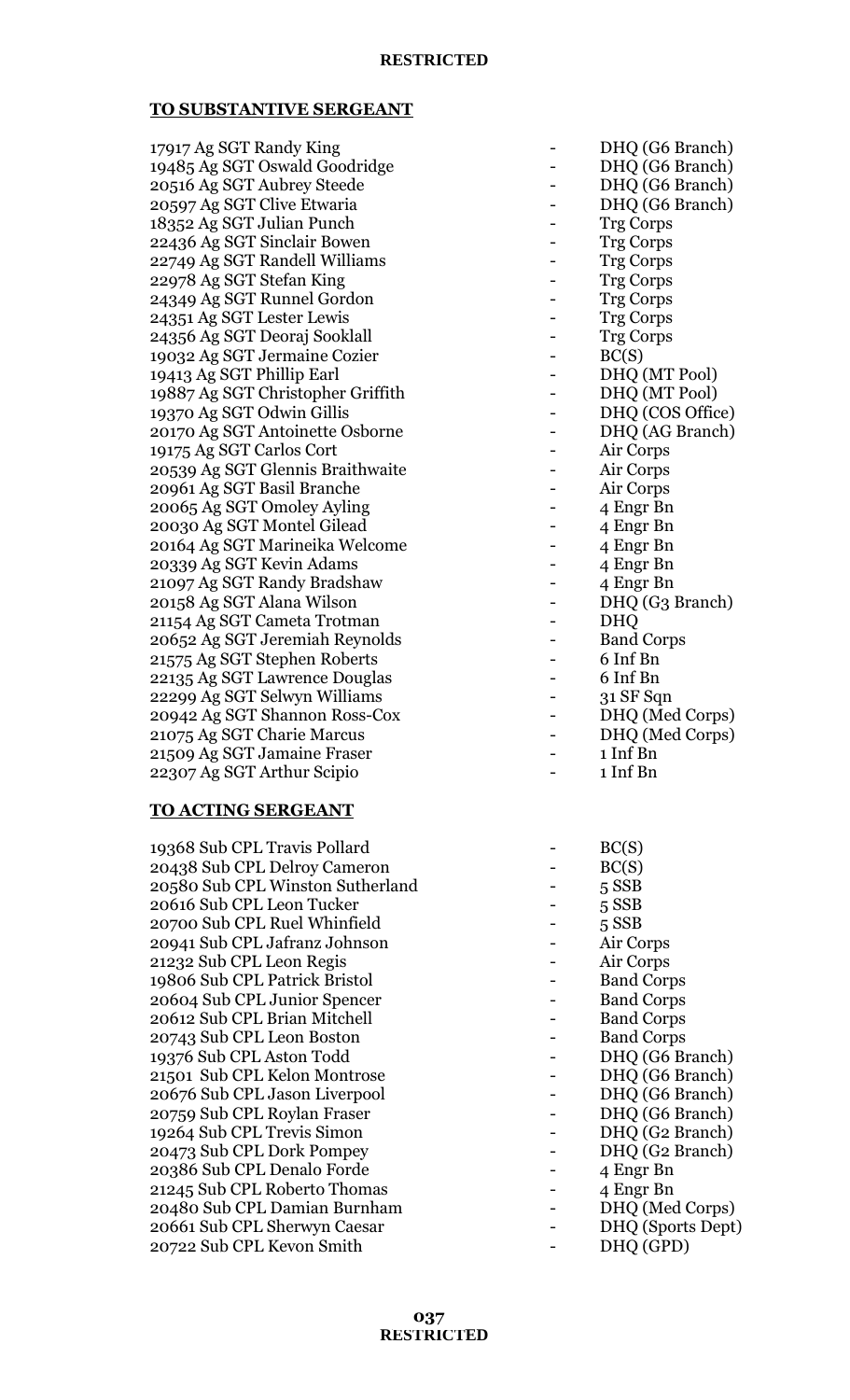# **TO ACTING SERGEANT**

| 20650 ATW SGT Rawl Bancroft     |                          | 21 Arty Coy    |
|---------------------------------|--------------------------|----------------|
| 20846 Sub CPL Abigail Gordon    |                          | DHQ (Fin Dept) |
| 20946 Sub CPL Lawrence Matheson |                          | DHQ (Fin Dept) |
| 21185 Sub CPL Travis Sampson    | $\overline{\phantom{a}}$ | DHQ (Fin Dept) |
|                                 |                          |                |

#### **TO SUBSTANTIVE CORPORAL**

| 19090 Ag CPL Orland Harris       | DHQ (Agri Corps) |
|----------------------------------|------------------|
| 20548 Ag CPL Coreen Souvenir     | DHQ (Agri Corps) |
| 19779 Ag CPL Walton Hazel        | DHQ (MCID)       |
| 19932 Ag CPL Phillip De Putron   | DHQ (MCID)       |
| 21127 Ag CPL Kester Smith        | 5 SSB            |
| 21888 Ag CPL Shenel Sansculotte  | 5 SSB            |
| 20850 Ag CPL Adrian Bagot        | BC(A)            |
| 21168 Ag CPL Siltan David        | BC(S)            |
| 21224 Ag CPL Jermaine Skeete     | DHQ (G6 Branch)  |
| 22094 Ag CPL Dellon De Abreu     | DHQ (G6 Branch)  |
| 22109 Ag CPL Trevor David        | DHQ (G6 Branch)  |
| 22224 Ag CPL Wayne Winter        | DHQ (G6 Branch)  |
| 22261 Ag CPL Kioma Myles         | DHQ (G6 Branch)  |
| 22309 Ag CPL Travis Jones        | DHQ (G6 Branch)  |
| 22142 Ag CPL Teon Sampson        | 4 Engr Bn        |
| 22176 Ag CPL Keron Quintyn       | 4 Engr Bn        |
| 22184 Ag CPL Ogera Rose          | 4 Engr Bn        |
| 19867 Ag CPL Ivelaw Semple       | 6 Inf Bn         |
| 20089 Ag CPL Mark Persaud        | 6 Inf Bn         |
| 21463 Ag CPL Osafo Jones         | 6 Inf Bn         |
| 21580 Ag CPL Milton Isaacs       | 6 Inf Bn         |
| 21595 Ag CPL Avery Fraser        | 6 Inf Bn         |
| 21708 Ag CPL Nicholas Richards   | Air Corps        |
| 20833 Ag CPL Claudia Fraser      | DHQ (GPD)        |
| 20906 Ag CPL Raoul Forte         | DHQ (MT Pool)    |
| 21400 Ag CPL Delon Moore         | DHQ (MT Pool)    |
| 22088 Ag CPL Shonette Mc Farlene | <b>Trg Corps</b> |
| 21938 Ag CPL Natisha Dos Santos  | DHQ (PEU)        |
| 21970 Ag CPL Leon Dorway         | 31 SF Sqn        |
| 22008 Ag CPL Brentnol Carmichael | 31 SF Sqn        |
| 22101 Ag CPL Jason Hall          | 31 SF Sqn        |
| 22125 Ag CPL Stevie Petrie       | 31 SF Sqn        |
| 22228 Ag CPL Delon Lynch         | 31 SF Sqn        |
| 22240 Ag CPL Travis Poole        | 31 SF Sqn        |
| 22294 Ag CPL Timeon Mc Pherson   | 31 SF Sqn        |
| 22347 Ag CPL Jamal Cambridge     | DHQ (G3 Branch)  |

# **TO ACTING CORPORAL / TO SUBSTANTIVE CORPORAL**

20279 Sub LCPL Trevis Johnson - DHQ (MT Pool)

# **TO ACTING CORPORAL**

| 18473 Sub LCPL Murthland Mc Donald | BC(A)      |
|------------------------------------|------------|
| 18765 Sub LCPL Delroy Blackman     | BC(A)      |
| 21087 Sub LCPL Kevin Ramsay        | BC(A)      |
| 22121 Sub LCPL Jermaine Jacobs     | BC(A)      |
| 22355 Sub LCPL Letitia Myles       | BC(A)      |
| 18385 Sub LCPL Rodwell Reynolds    | Agri Corps |
| 18486 Sub LCPL Prince Mc Rae       | BC(S)      |
| 19065 Sub LCPL Caswald Sullivan    | BC(S)      |
| 19147 Sub LCPL Allison James       | BC(S)      |
|                                    |            |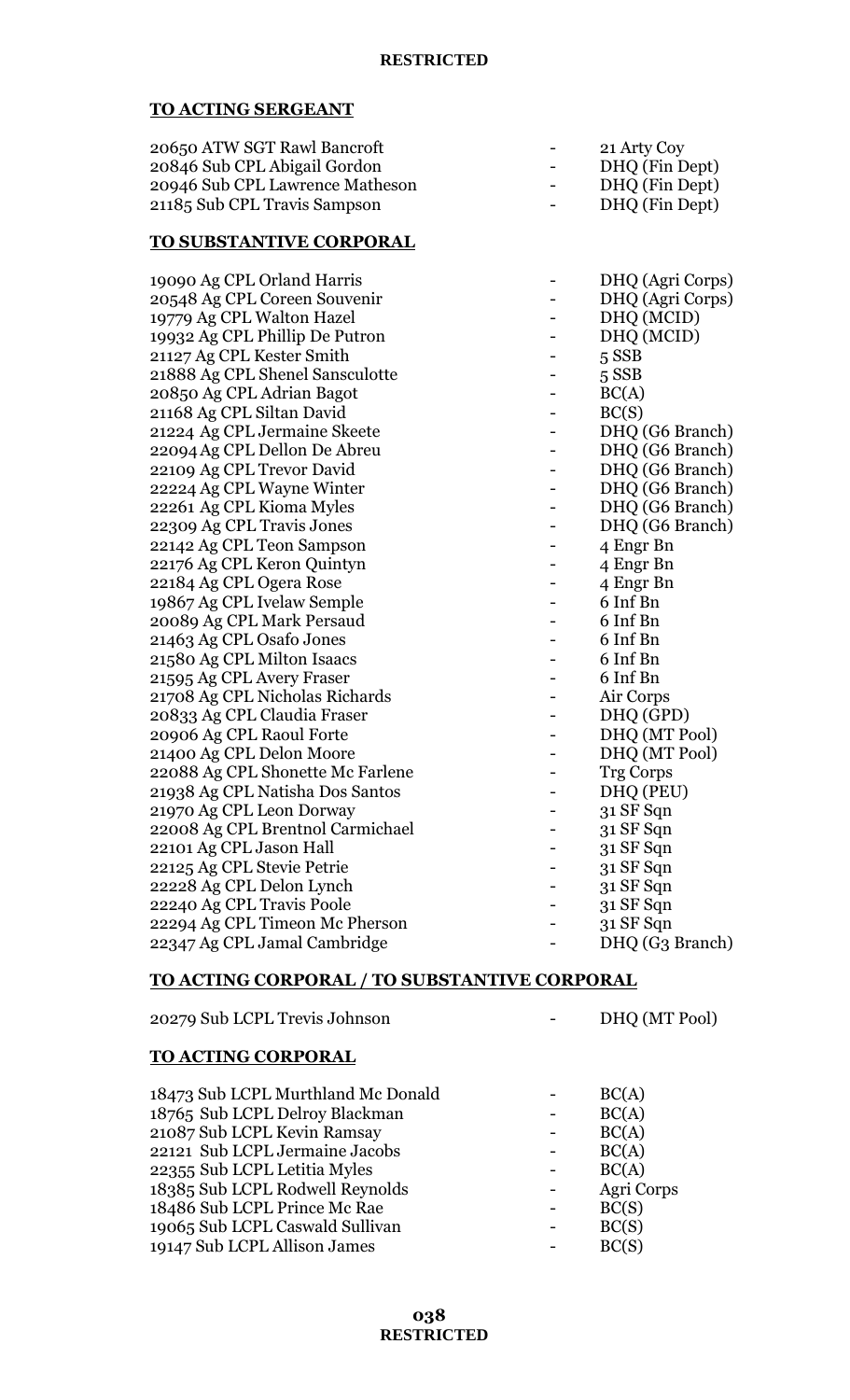| 20863 Sub LCPL Alicia Garnett     |   | BC(S)             |
|-----------------------------------|---|-------------------|
| 21007 Sub LCPL Ashanti Carrington |   | BC(S)             |
| 21083 Sub LCPL Betsy Taylor       |   | BC(S)             |
| 21412 Sub LCPL Sheneiza Nestor    |   | BC(S)             |
| 22157 Sub LCPL Lindon Simon       |   | BC(S)             |
|                                   |   |                   |
| 20039 Sub LCPL Clairmont Gibson   |   | DHQ (Sports Dept) |
| 21834 Sub LCPL Devon Richmond     |   | DHQ (Sports Dept) |
| 22155 Sub LCPL Cargill Young      |   | DHQ (Sports Dept) |
| 22181 Sub LCPL Akeem Stewart      |   | DHQ (Sports Dept) |
| 22243 Sub LCPL Desmond Amsterdam  |   | DHQ (Sports Dept) |
| 22464 Sub LCPL Deryck Mc Garrel   |   | DHQ (Sports Dept) |
| 22518 Sub LCPL Kennard Simon      |   | DHQ (Sports Dept) |
|                                   |   |                   |
| 22976 Sub LCPL Collin Saunders    |   | DHQ (G3 Branch)   |
| 20284 Sub LCPL Jermaine Willings  |   | DHQ (MT Pool)     |
| 21086 Sub LCPL Oneka Garnett      |   | DHQ (GPD)         |
| 22622 Sub LCPL Odessa Romeo       |   | DHQ (GPD)         |
| 22641 Sub LCPL Rodrick Bancroft   |   | DHQ (GPD)         |
| 21693 Sub LCPL Andray Carmichael  |   | 1 Inf Bn          |
| 21899 Sub LCPL Michael Glenn      |   | 1 Inf Bn          |
| 21823 Sub LCPL Troy Lewis         |   | 1 Inf Bn          |
|                                   |   | 1 Inf Bn          |
| 21932 Sub LCPL Sevayne Paul       |   |                   |
| 21957 Sub LCPL Essaun Park        |   | 1 Inf Bn          |
| 21993 Sub LCPL Victalett Wilson   |   | 1 Inf Bn          |
| 22082 Sub LCPL Anthony Fordyce    |   | 1 Inf Bn          |
| 22214 Sub LCPL Jamal Williams     |   | 1 Inf Bn          |
| 22259 Sub LCPL Quincy Ferdinghan  |   | 1 Inf Bn          |
| 21520 Sub LCPL Kevin Henry        |   | 6 Inf Bn          |
| 21528 Sub LCPL Denroy Cumberbatch |   | 6 Inf Bn          |
| 21565 Sub LCPL Donald Blair       |   | 6 Inf Bn          |
| 22103 Sub LCPL Akeem Houston      |   | 6 Inf Bn          |
|                                   |   |                   |
| 22110 Sub LCPL David Standford    |   | 6 Inf Bn          |
| 22112 Sub LCPL Ian Davis          |   | 6 Inf Bn          |
| 22115 Sub LCPL Compton Hinckson   | Ξ | 6 Inf Bn          |
| 22133 Sub LCPL Wayne Richmond     |   | 6 Inf Bn          |
| 22151 Sub LCPL David Watson       |   | 6 Inf Bn          |
| 22123 Sub LCPL Kayron Wade        |   | 6 Inf Bn          |
| 22198 Sub LCPL Terrence Stewart   |   | 6 Inf Bn          |
| 22279 Sub LCPL Lowell Mc Phoy     |   | 6 Inf Bn          |
| 22525 Sub LCPL Wilford Scott      |   | 6 Inf Bn          |
|                                   |   |                   |
| 20817 Sub LCPL Jermaine Adams     |   | 4 Engr Bn         |
| 21330 Sub LCPL Patrick Gordon     |   | Air Corps         |
| 21698 Sub LCPL Travis Edwards     |   | Air Corps         |
| 21812 Sub LCPL Eon Wilson         |   | Air Corps         |
| 21889 Sub LCPL Rondel Wilson      |   | Air Corps         |
| 22210 Sub LCPL Tewayne Younge     |   | Air Corps         |
| 22248 Sub LCPL Patrick Williams   |   | Air Corps         |
| 22268 Sub LCPL Kevin David        |   | Air Corps         |
| 22282 Sub LCPL Euston Lyte        |   | Air Corps         |
| 23031 Sub LCPL Tenisha Dorway     |   | Air Corps         |
|                                   |   |                   |
| 21159 Sub LCPL Kester Softleigh   |   | <b>Band Corps</b> |
| 20781 Sub LCPL Mark Cummings      |   | <b>Band Corps</b> |
| 21902 Sub LCPL Tracey Rodney      |   | DHQ (Fin Dept)    |
| 21909 Sub LCPL Andy Rogers        |   | DHQ (Fin Dept)    |
| 21447 Sub LCPL Leon Parris        |   | DHQ (G2 Branch)   |
| 22169 Sub LCPL Clinton Carbon     |   | DHQ (G2 Branch)   |
| 22186 Sub LCPL Asmel Allen        |   | DHQ (G2 Branch)   |
| 22187 Sub LCPL Andel Douglas      |   | DHQ (G2 Branch)   |
| 22226 Sub LCPL Denis Fung         |   | DHQ (G2 Branch)   |
| 22263 Sub LCPL Phillip Benjamin   |   | DHQ (G2 Branch)   |
|                                   |   |                   |
| 22304 Sub LCPL Keon Cort          |   | DHQ (G2 Branch)   |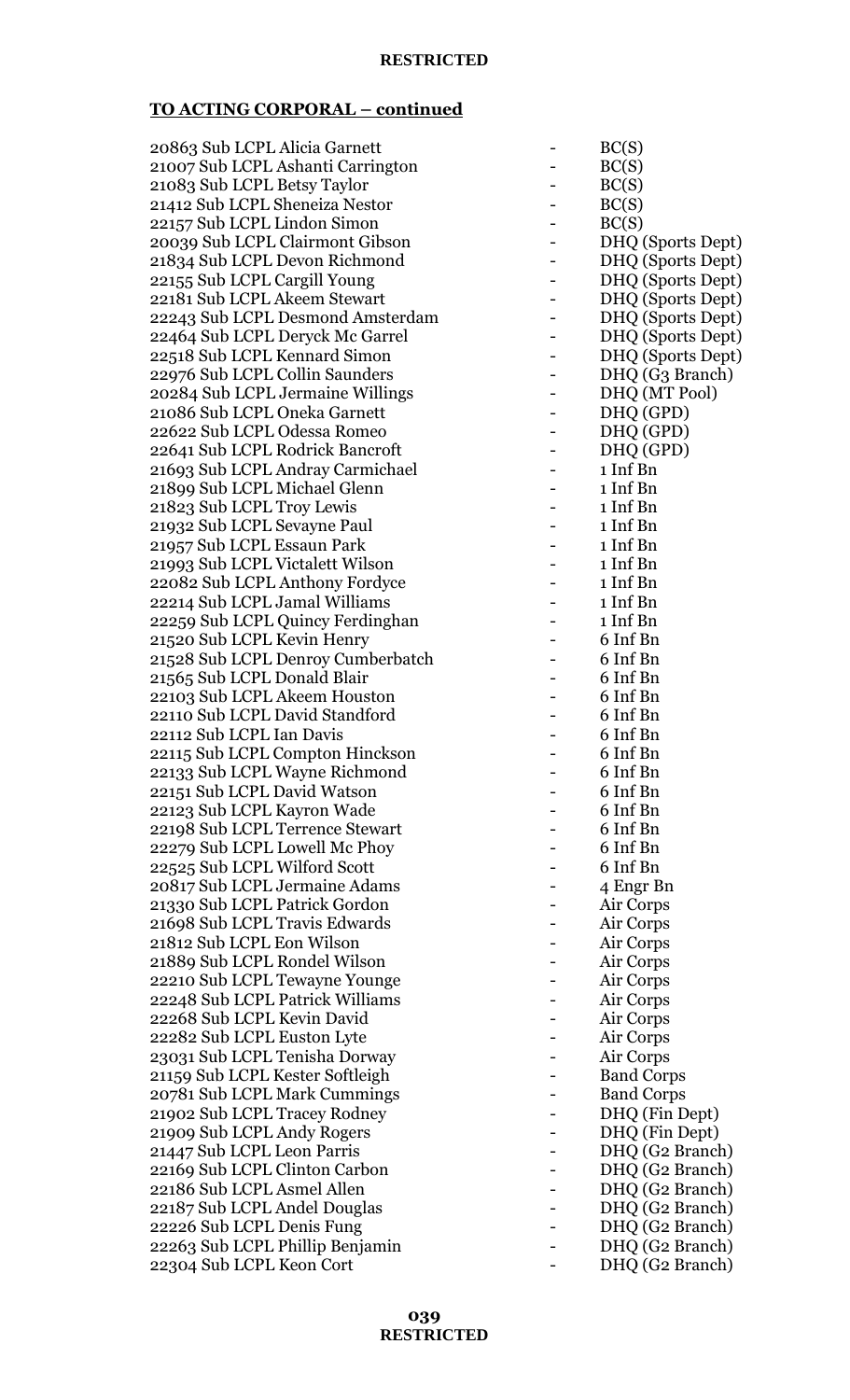| 22596 Sub LCPL Ronald Nurse      | Agri Corps                  |
|----------------------------------|-----------------------------|
| 22695 Sub LCPL Malika Barnwell   | Agri Corps                  |
| 22188 Sub LCPL Amanda Peters     | DHQ (G <sub>5</sub> Branch) |
| 22939 Sub LCPL Alicia Jack       | DHQ (G6 Branch)             |
| 22267 Sub LCPL Dwayne Angel      | DHQ (G6 Branch)             |
| 18626 Sub LCPL Jason Dey         | <b>Trg Corps</b>            |
| 21518 Sub LCPL Nattaya Nicholson | <b>Trg Corps</b>            |
| 22348 Sub LCPL James Samuels     | <b>Trg Corps</b>            |
| 22555 Sub LCPL Littleton Wilson  | <b>Trg Corps</b>            |
| 22618 Sub LCPL Julian Stewart    | <b>Trg Corps</b>            |
| 22640 Sub LCPL Charlene Mercier  | <b>Trg Corps</b>            |
| 22652 Sub LCPL Ayanna Melville   | <b>Trg Corps</b>            |
| 21324 Sub LCPL Dijon Vieira      | $5$ SSB                     |
| 21394 Sub LCPL Gordon Cornette   | 21 Arty Coy                 |
| 21983 Sub LCPL Carl Jefford      | 21 Arty Coy                 |
|                                  |                             |

## **TO ACTING LANCE CORPORAL / TO SUBSTANTIVE LANCE CORPORAL / ACTING CORPORAL**

20022 PTE Eon Bacchus - Band Corps

# **TO SUBSTANTIVE LANCE CORPORAL**

| 20600 Ag LCPL Reuel Hicken       | 1 Inf Bn                    |
|----------------------------------|-----------------------------|
| 21600 Ag LCPL Tyson King         | 1 Inf Bn                    |
| 21934 Ag LCPL Anita Holligan     | 1 Inf Bn                    |
| 22632 Ag LCPL Nicholas Chisholm  | 1 Inf Bn                    |
| 21763 Ag LCPL Odiel Williams     | Air Corps                   |
| 23260 Ag LCPL Julius Bourne      | Air Corps                   |
| 23371 Ag LCPL Denzil De Jonge    | Air Corps                   |
| 23418 Ag LCPL Ozel Sam           | Air Corps                   |
| 23442 Ag LCPL Kenaav Stoll       | Air Corps                   |
| 19997 Ag LCPL Irma Adrian        | <b>Trg Corps</b>            |
| 20319 Ag LCPL Sherman James      | <b>Trg Corps</b>            |
| 21072 Ag LCPL Reisa Britton      | <b>Trg Corps</b>            |
| 22280 Ag LCPL Teon Fordyce       | <b>Trg Corps</b>            |
| 22458 Ag LCPL Steven Grant       | <b>Trg Corps</b>            |
| 22554 Ag LCPL Leon Kendall       | <b>Trg Corps</b>            |
| 22600 Ag LCPL Jason Perrira      | <b>Trg Corps</b>            |
| 23464 Ag LCPL Jamal Mc Pherson   | <b>Trg Corps</b>            |
| 23063 Ag LCPL Nijaun Hooke       | 6 Inf Bn                    |
| 23136 Ag LCPL Aubrey Campbell    | 6 Inf Bn                    |
| 23242 Ag LCPL Joneil Durant      | 6 Inf Bn                    |
| 21620 Ag LCPL Adrian Rockcliffe  | DHQ (MCID)                  |
| 23009 Ag LCPL Travon Blackman    | DHQ (G2 Branch)             |
| 23191 Ag LCPL Aubrey Greene      | DHQ (G3 Branch)             |
| 23463 Ag LCPL Leon Andrews       | DHQ (G3 Branch)             |
| 23723 Ag LCPL Michael Torrington | DHQ (G3 Branch)             |
| 23221 Ag LCPL Marvin Frank       | DHQ (G <sub>5</sub> Branch) |
| 23240 Ag LCPL Kenneth Richards   | DHQ (G <sub>5</sub> Branch) |
| 23477 Ag LCPL Damion Sardinha    | DHQ (G <sub>5</sub> Branch) |
| 23020 Ag LCPL Ravi Jones         | DHQ (G6 Branch)             |
| 23085 Ag LCPL Akeem Marshall     | DHQ (G6 Branch)             |
| 23086 Ag LCPL Calvin Crawford    | DHQ (G6 Branch)             |
| 23140 Ag LCPL Denzil Leitch      | DHQ (G6 Branch)             |
| 23212 Ag LCPL Rondell Dean       | DHQ (G6 Branch)             |
| 23600 Ag LCPL Renee Perkins      | DHQ (G6 Branch)             |
| 23656 Ag LCPL Natumba Gordon     | DHQ (G6 Branch)             |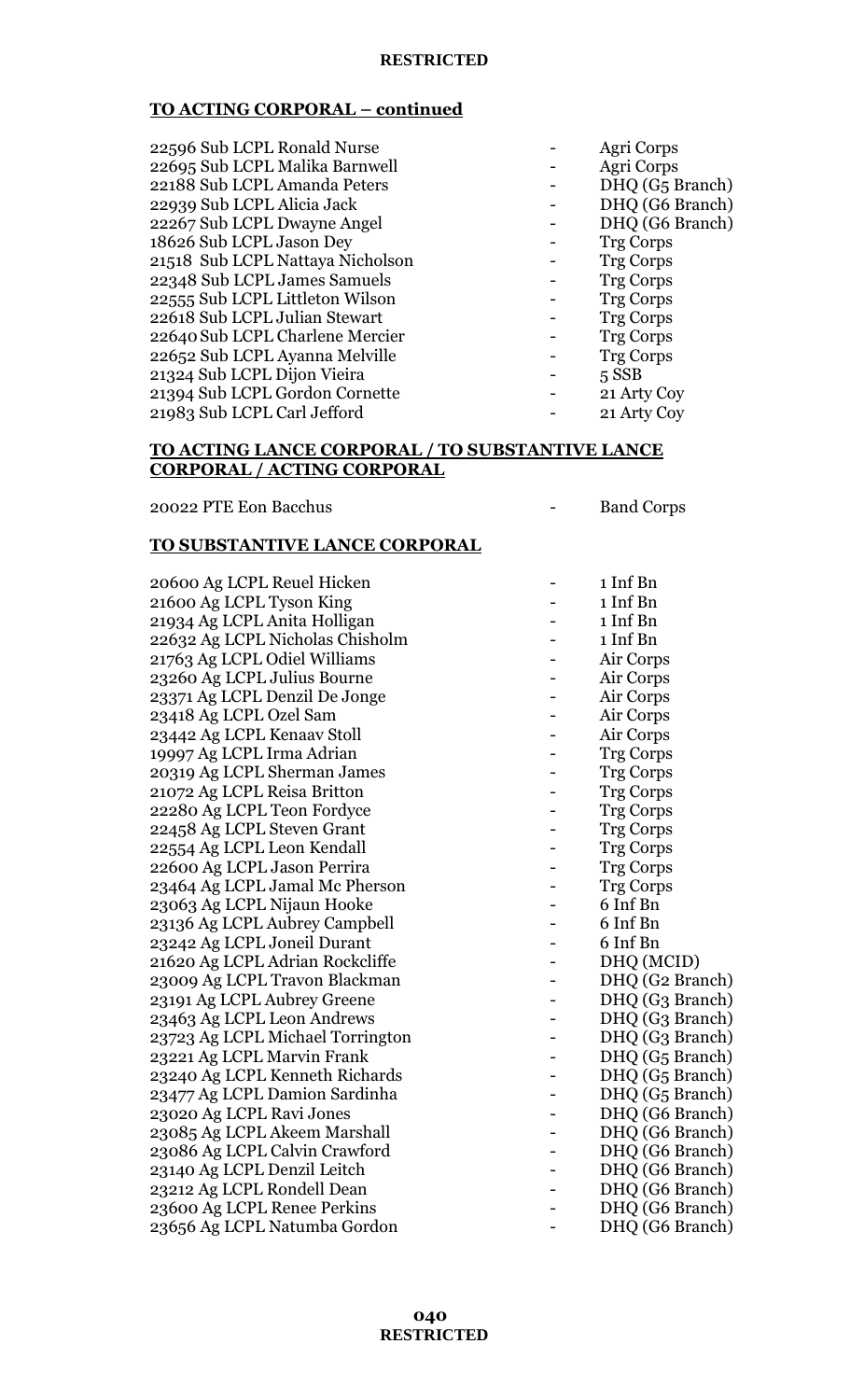# **TO SUBSTANTIVE LANCE CORPORAL – continued**

| 22589 Ag LCPL Levy Fraser       | 4 Engr Bn       |
|---------------------------------|-----------------|
| 22942 Ag LCPL Kendra Thomas     | 4 Engr Bn       |
| 23012 Ag LCPL Leroy Forsythe    | 4 Engr Bn       |
| 23071 Ag LCPL Dameion Webster   | 4 Engr Bn       |
| 23081 Ag LCPL Hosea Harmon      | 4 Engr Bn       |
| 23273 Ag LCPL Dwight Papin      | 4 Engr Bn       |
| 23803 Ag LCPL Jemar Foster      | 4 Engr Bn       |
| 22159 Ag LCPL Hubert Duncan     | BC(S)           |
| 23057 Ag LCPL Rondel Bouyea     | BC(S)           |
| 23598 Ag LCPL Royden Nicholson  | BC(S)           |
| 23570 Ag LCPL Antione Hopkinson | BC(S)           |
| 23210 Ag LCPL Harold Barrow     | DHQ (G4 Branch) |
| 22346 Ag LCPL Candacy Alder     | 5 SSB           |
| 23023 Ag LCPL Carlon Europe     | $5$ SSB         |
| 23117 Ag LCPL Pernell Gordon    | $5$ SSB         |
| 23290 Ag LCPL Darrell George    | 5 SSB           |
| 22951 Ag LCPL Desia Matthews    | DHQ (Med Corps) |
| 23105 Ag LCPL Donston Richmond  | DHQ (Med Corps) |
| 23155 Ag LCPL Kevin Mc Kenzie   | DHQ (Med Corps) |
| 23302 Ag LCPL Rondell Garnette  | DHQ (Med Corps) |
| 23408 Ag LCPL Thirston Tappin   | DHQ (Med Corps) |
| 23324 Ag LCPL Errol Bess        | DHQ (Fin Dept)  |
| 22034 Ag LCPL Fulencity Holder  | BC(A)           |
| 23032 Ag LCPL Rolex Glasgow     | BC(A)           |
| 23040 Ag LCPL Marvin Alexander  | BC(A)           |
| 23357 Ag LCPL Odaffi Gordon     | BC(A)           |
| 21403 Ag LCPL Aggrey Assaye     | Agri Corps      |
| 22766 Ag LCPL Michael Morrison  | 31 SF Sqn       |
| 22910 Ag LCPL Akeem Bernard     | 31 SF Sqn       |
| 22994 Ag LCPL Triston Petrie    | 31 SF Sqn       |
| 23005 Ag LCPL Devon Mc Intosh   | 31 SF Sqn       |
| 23013 Ag LCPL Cleon Jack        | 31 SF Sqn       |
| 23093 Ag LCPL Akini George      | 31 SF Sqn       |
| 23208 Ag LCPL Quancy Alleyne    | 31 SF Sqn       |
| 23331 Ag LCPL Sean Williams     | 31 SF Sqn       |
| 23429 Ag LCPL Joshua Fraser     | 31 SF Sqn       |
| 23452 Ag LCPL Yannic Bagot      | 31 SF Sqn       |
| 23508 Ag LCPL Timothy Adams     | 31 SF Sqn       |
| 23654 Ag LCPL Marvin Datson     | 31 SF Sqn       |
| 23732 Ag LCPL Samuel Layne      | 31 SF Sqn       |
| 23750 Ag LCPL Anthony Layne     | 31 SF Sqn       |
| 23804 Ag LCPL Keon Junor        | 31 SF Sqn       |
| 23845 Ag LCPL Lorenzo Gibson    | 31 SF Sqn       |
|                                 |                 |

# **TO ACTING LANCE CORPORAL / SUBSTANTIVE LANCE CORPORAL**

| 20406 PTE Evris Ally     | $\sim$ | DHQ (MCID)      |
|--------------------------|--------|-----------------|
| 22087 PTE Rushell Coates | $\sim$ | BC(A)           |
| 22303 PTE Latoya Winter  |        | DHQ (Med Corps) |

# **TO ACTING LANCE CORPORAL**

| 22312 PTE Quincy Washington | 1 Inf Bn |
|-----------------------------|----------|
| 22489 PTE Richardson Wilson | 1 Inf Bn |
| 22519 PTE Keon King         | 1 Inf Bn |
| 22582 PTE Jamal Sutton      | 1 Inf Bn |
| 22602 PTE Gordon Greene     | 1 Inf Bn |
| 22725 PTE Maxroy Jemmott    | 1 Inf Bn |
| 22846 PTE Raphael Samuels   | 1 Inf Bn |
| 22987 PTE Kwammie Soso      | 1 Inf Bn |
| 22981 PTE Quacy Douglas     | 1 Inf Bn |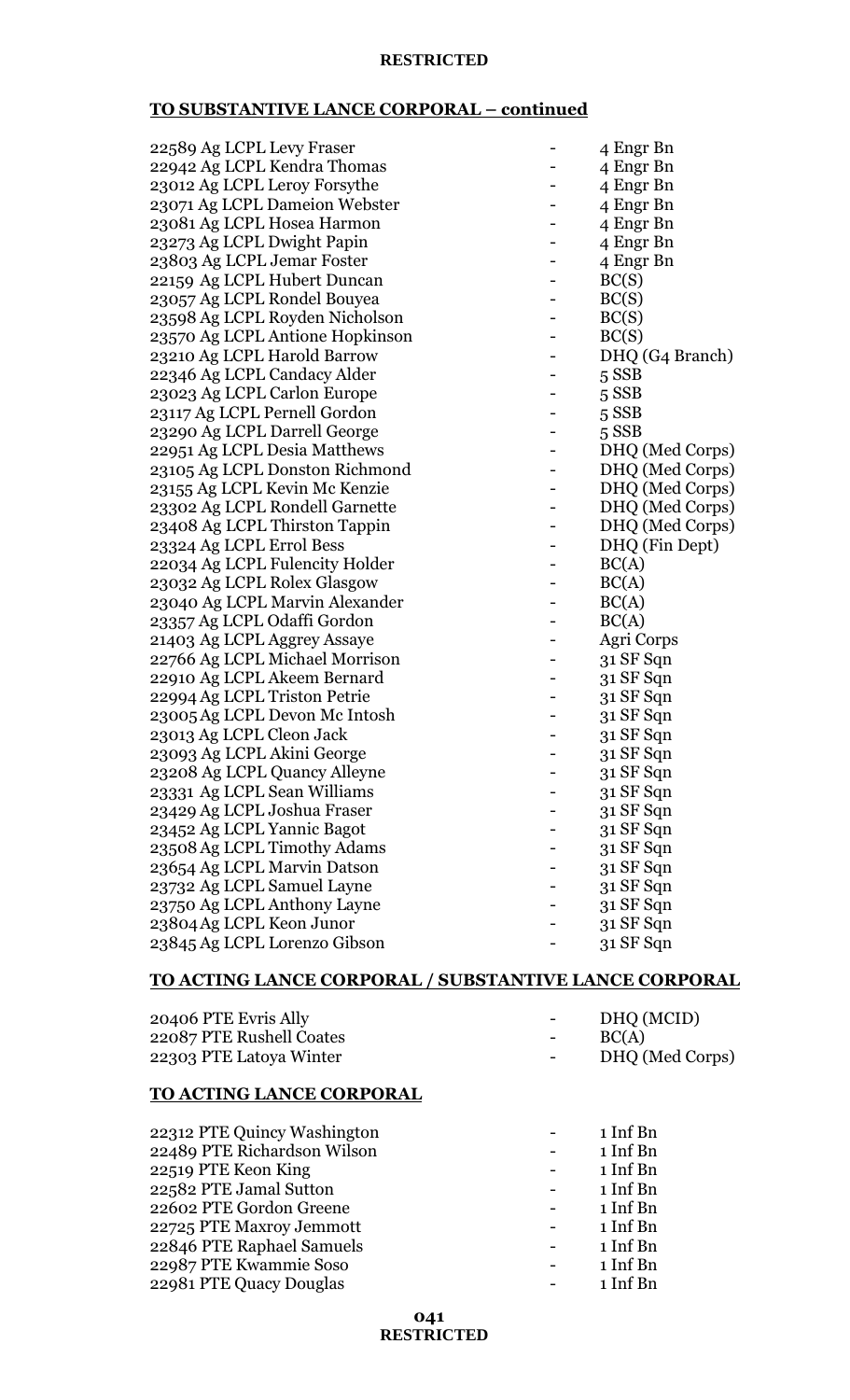| 23123 PTE Deon Elias             | 1 Inf Bn              |
|----------------------------------|-----------------------|
| 23182 PTE Jamal Johnson          | 1 Inf Bn              |
| 23217 PTE Orie De Abreu          | 1 Inf Bn              |
| 23224 PTE Hashiff France         | 1 Inf Bn              |
| 23239 PTE Ali Ferreira           | 1 Inf Bn wef 17-01-01 |
| 23253 PTE Aluko Bess             | 1 Inf Bn              |
| 23279 PTE Cedric Smith           | 1 Inf Bn              |
| 23343 PTE Romario Julian         | 1 Inf Bn              |
| 23362 PTE Omalley Casey          | 1 Inf Bn              |
| 23434 PTE Huzaifah Abubakar      | 1 Inf Bn              |
| 23440 PTE Hakeem Chaluder        | 1 Inf Bn              |
| 23466 PTE Keywan Clement         | 1 Inf Bn              |
| 23469 PTE Lyncon Alexander       | 1 Inf Bn              |
| 23690 PTE Randolph Marks         | 1 Inf Bn              |
| 23697 PTE Matthew Hollingsworth  | 1 Inf Bn              |
| 23730 PTE Eon Thomas             | 1 Inf Bn              |
| 23761 PTE Shaquel Nelson         | 1 Inf Bn              |
| 23764 PTE Trevon Isaacs          | 1 Inf Bn              |
| 23767 PTE Junior Benfield        | 1 Inf Bn              |
| 23794 PTE Roy Magloire           | 1 Inf Bn              |
| 23807 PTE Luther Newton          | 1 Inf Bn              |
| 23815 PTE Joshua Da Saliva       | 1 Inf Bn              |
| 23817 PTE Anthony Hamilton       | 1 Inf Bn              |
| 23825 PTE Paul Cato              | 1 Inf Bn              |
| 23826 PTE Colin Hinds            | 1 Inf Bn              |
| 23842 PTE Steffon Hoppie         | 1 Inf Bn              |
| 23844 PTE Christopher Chichester | 1 Inf Bn              |
| 23862 PTE Paul Peters            | 1 Inf Bn              |
| 23872 PTE Jason Mc Donald        | 1 Inf Bn              |
| 23880 PTE Jahmol Garnett         | 1 Inf Bn              |
| 23891 PTE Romel Mc Bean          | 1 Inf Bn              |
| 23948 PTE Shemar George          | 1 Inf Bn              |
| 23973 PTE Jacob Johnson          | 1 Inf Bn              |
| 23979 PTE Denzil Whyte           | 1 Inf Bn              |
| 24084 PTE Anthony Mendonca       | 1 Inf Bn              |
| 24001 PTE Kevin Roberts          | 1 Inf Bn              |
| 24006 PTE Jason Thomas           | 1 Inf Bn              |
| 24008 PTE Euclid Wrights         | 1 Inf Bn              |
| 24021 PTE Alanzo Ambrose         | 1 Inf Bn              |
| 22156 PTE Wilon Livingstone      | <b>DHQ</b>            |
| 23047 PTE Ryan Layne             | 5 SSB                 |
| 23282 PTE Dorrell Hanover        | $5$ SSB               |
| 23453 PTE Oneal Slowe            | $5$ SSB               |
| 23635 PTE Cordell Norville       | $5$ SSB               |
| 23563 PTE Roger Crandon          | $5$ SSB               |
| 23583 PTE Derwin Benons          | $5$ SSB               |
| 23755 PTE Shaumar Glasgow        | $5$ SSB               |
| 23860 PTE Bayon Williams         | 5 SSB                 |
| 23899 PTE Blaze Thompson         | $5$ SSB               |
| 23915 PTE Dellon Jones           | $5$ SSB               |
| 23916 PTE Carl Tudor             | $5$ SSB               |
| 24015 PTE Dellon Garraway        | $5$ SSB               |
| 24037 PTE Branley Griffith       | $5$ SSB               |
| 24083 PTE Eric Callender         | $5$ SSB               |
| 23073 PTE Teon Floris            | Air Corps             |
| 23649 PTE Kevin Europe           | Air Corps             |
| 23652 PTE Jermaine John          | Air Corps             |
| 23878 PTE Leon Murphy            | Air Corps             |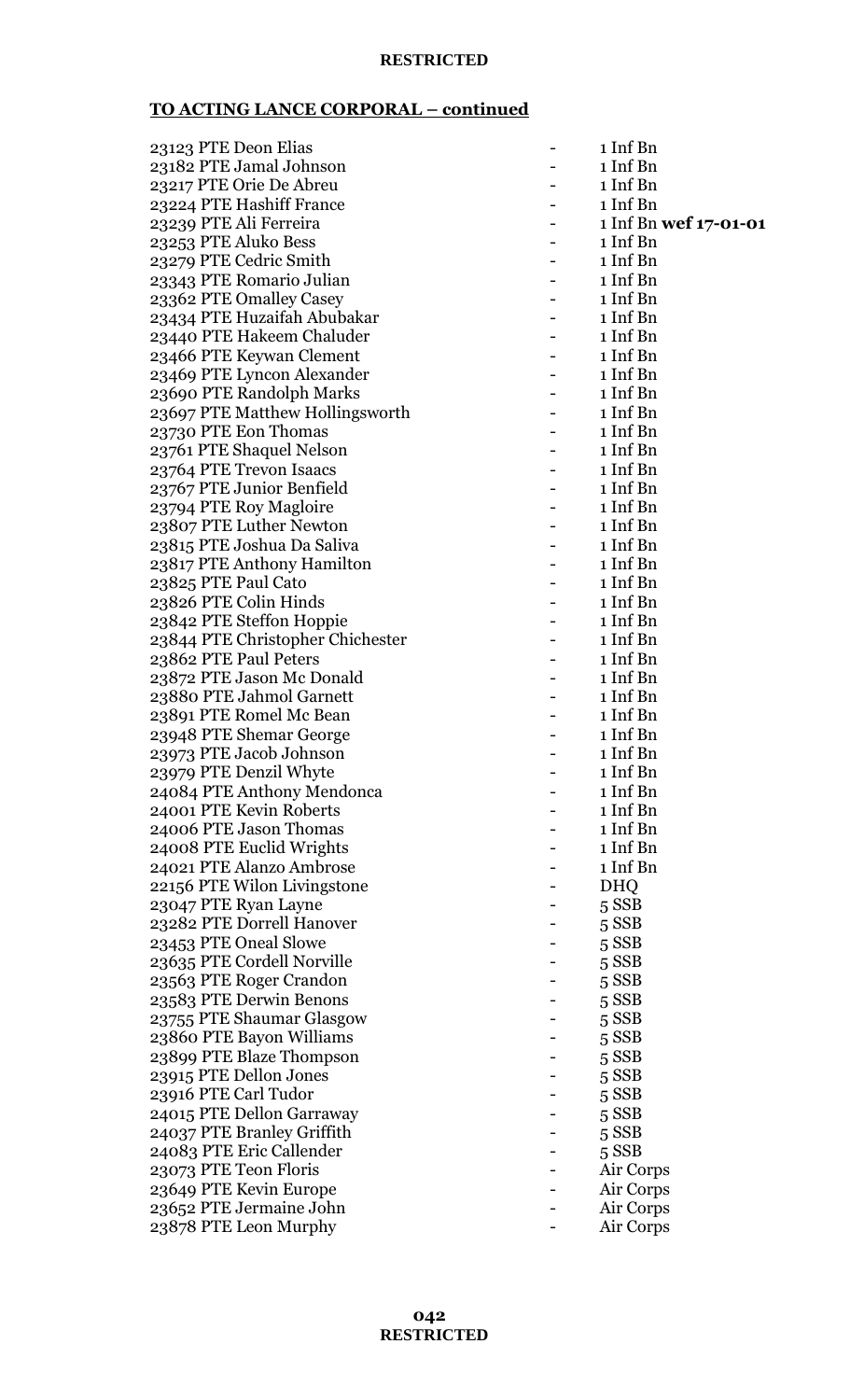| 24005 PTE Devon West                              |   | Air Corps        |
|---------------------------------------------------|---|------------------|
| 24048 PTE Stevin Rose                             |   | Air Corps        |
| 24052 PTE Keyon Mc Kenzie                         |   | Air Corps        |
| 24055 PTE Kellon Kingston                         |   | Air Corps        |
| 24088 PTE Avier Fredericks                        |   | Air Corps        |
| 22029 PTE Deon Gilead                             |   | <b>Trg Corps</b> |
| 23527 PTE Shaquille Haynes                        |   | <b>Trg Corps</b> |
|                                                   |   |                  |
| 23536 PTE Akeem Ramascindo                        |   | <b>Trg Corps</b> |
| 24043 PTE Jason Trotman                           |   | <b>Trg Corps</b> |
| 18572 PTE Devon Cort                              |   | 6 Inf Bn         |
| 21654 PTE Richard Mac Donald                      |   | 6 Inf Bn         |
| 23041 PTE Winston Johnson                         |   | 6 Inf Bn         |
| 23065 PTE Hilary Hopkinson                        |   | 6 Inf Bn         |
| 23090 PTE King Aaron                              |   | 6 Inf Bn         |
| 23148 PTE Nicholas Phillips                       |   | 6 Inf Bn         |
| 23259 PTE Jushaun Benn                            |   | 6 Inf Bn         |
| 23420 PTE Brian Samuels                           |   | 6 Inf Bn         |
| 23456 PTE Kevin De Freitas                        |   | 6 Inf Bn         |
| 23617 PTE Quincy Oudkerk                          |   | 6 Inf Bn         |
| 22647 PTE Deana Ash                               |   | 6 Inf Bn         |
| 23648 PTE Ano Abrams                              |   | 6 Inf Bn         |
| 23754 PTE Marshano Profitt                        |   | 6 Inf Bn         |
| 23759 PTE Noel Bobb-Blackman                      |   | 6 Inf Bn         |
| 23785 PTE Kevin Mc Kenzie                         |   | 6 Inf Bn         |
| 23847 PTE Isaiah Conway                           |   | 6 Inf Bn         |
| 23879 PTE Ryan Roberts                            |   | 6 Inf Bn         |
| 23961 PTE Elton Roach                             |   | 6 Inf Bn         |
| 23997 PTE Ernest Moore                            |   | 6 Inf Bn         |
| 23996 PTE Cleveland Bacchus                       |   | 6 Inf Bn         |
| 23998 PTE Trayon Brush                            |   | 6 Inf Bn         |
| 23999 PTE Delbert Joseph                          |   | 6 Inf Bn         |
| 24013 PTE Clifford Charles                        |   | 6 Inf Bn         |
| 22460 PTE Fredrick Goodman                        |   | DHQ (G2 Branch)  |
| 22995 PTE Devon Gounga                            | - | DHQ (G2 Branch)  |
| 23151 PTE Darousha Mc Bean                        |   | DHQ (G2 Branch)  |
| 23369 PTE Teon Wright                             |   | DHQ (G2 Branch)  |
| 23634 PTE Roleux Chester                          |   | DHQ (G2 Branch)  |
| 23861 PTE Taidell Methland                        |   |                  |
|                                                   |   | DHQ (G2 Branch)  |
| 23865 PTE Ryan Sealey<br>23883 PTE Mark Jhingoree |   | DHQ (G2 Branch)  |
|                                                   |   | DHQ (G2 Branch)  |
| 23921 PTE Dwayne Gordon                           |   | DHQ (G2 Branch)  |
| 23929 PTE Shane Williams                          |   | DHQ (G2 Branch)  |
| 23982 PTE Akeem Adams                             |   | DHQ (G2 Branch)  |
| 23990 PTE Duruvin Hemerding                       |   | DHQ (G2 Branch)  |
| 23933 PTE Omalie Matthews                         |   | DHQ (G2 Branch)  |
| 24031 PTE Rondel Smith                            |   | DHQ (G2 Branch)  |
| 24050 PTE Francis Donovan                         |   | DHQ (G2 Branch)  |
| 24116 PTE Godfrey John                            |   | DHQ (G2 Branch)  |
| 20421 PTE Dwayne Allicock                         |   | DHQ (G3 Branch)  |
| 21184 PTE Shawn Humphrey                          |   | DHQ (G3 Branch)  |
| 23581 PTE Yannick Williams                        |   | DHQ (G3 Branch)  |
| 23604 PTE Sherwyn Lewis                           |   | DHQ (G3 Branch)  |
| 23719 PTE Junior Cornette                         |   | DHQ (G3 Branch)  |
| 23874 PTE Delroy Ferdinand                        |   | DHQ (G3 Branch)  |
| 23974 PTE Torin Adams                             |   | DHQ (G3 Branch)  |
| 23862 PTE Jhamainine Luther                       |   | DHQ (G6 Branch)  |
| 23900 PTE Michael Bailey                          |   | DHQ (G6 Branch)  |
| 23907 PTE Kevin Richards                          |   | DHQ (G6 Branch)  |
| 23927 PTE Jamal Williams                          |   | DHQ (G6 Branch)  |
| 23965 PTE Clinton Anthony                         |   | DHQ (G6 Branch)  |
| 24101 PTE Akeem Benjamin                          |   | DHQ (G6 Branch)  |
|                                                   |   |                  |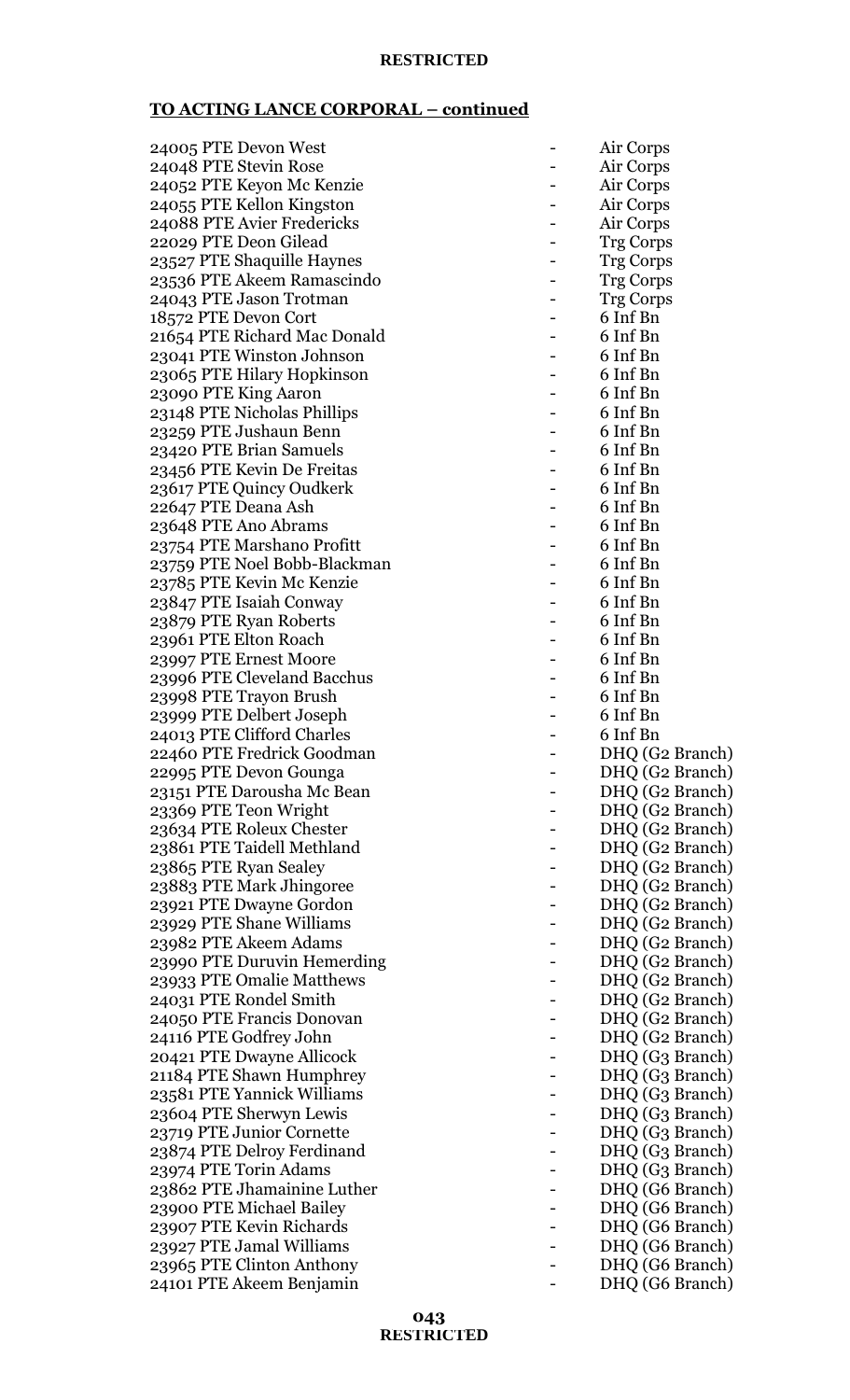| 24145 PTE Jarel Gordon        | DHQ (G6 Branch) |
|-------------------------------|-----------------|
| 24146 PTE Karlton Gillis      | DHQ (G6 Branch) |
|                               |                 |
| 22736 PTE Anthony Munroe      | 4 Engr Bn       |
| 22904 PTE Keston Alexander    | 4 Engr Bn       |
| 23154 PTE Tevin Edwards       | 4 Engr Bn       |
| 23309 PTE Dwayne Winter       | 4 Engr Bn       |
| 23410 PTE Adrian London       | 4 Engr Bn       |
| 23478 PTE Joel Williams       | 4 Engr Bn       |
| 23514 PTE Jerome La Rose      | 4 Engr Bn       |
| 23537 PTE Shemar Punch        | 4 Engr Bn       |
| 23566 PTE Shawn Thomas        | 4 Engr Bn       |
| 23577 PTE Cheddi Darshan      | 4 Engr Bn       |
| 23587 PTE Delroy Thomas       | 4 Engr Bn       |
| 23803 PTE Jemar Foster        | 4 Engr Bn       |
| 23903 PTE Sherwin Yansen      | 4 Engr Bn       |
| 23911 PTE Dorwin Wallerson    |                 |
|                               | 4 Engr Bn       |
| 23957 PTE Brain Bastaini      | 4 Engr Bn       |
| 24027 PTE Dwain Robertson     | 4 Engr Bn       |
| 24035 PTE Peter Dey           | 4 Engr Bn       |
| 24039 PTE Michael Griffith    | 4 Engr Bn       |
| 24046 PTE Al Junior James     | 4 Engr Bn       |
| 24171 PTE Peter Boyce         | 4 Engr Bn       |
| 24191 PTE Simeon Thomas       | 4 Engr Bn       |
| 24202 PTE Timothy Downer      | 4 Engr Bn       |
| 24308 PTE Jarrel Campbell     | 4 Engr Bn       |
| 24345 PTE Krisroy Chapman     | 4 Engr Bn       |
| 23935 PTE Gavin English       | 4 Engr Bn       |
| 24062 PTE Enoch Carmichael    | 4 Engr Bn       |
| 24175 PTE Neil Narayan        | 4 Engr Bn       |
| 24187 PTE Quincy Pellew       | 4 Engr Bn       |
| 24196 PTE Larry Richmond      | 4 Engr Bn       |
| 25664 PTE Toohey Reneux       |                 |
|                               | 4 Engr Bn       |
| 18553 PTE Ashton Cummings     | BC(A)           |
| 22931 PTE Sasha Grey          | BC(A)           |
| 23762 PTE Ryan Anderson       | BC(S)           |
| 24070 PTE Ron Mc Andrew       | BC(S)           |
| 24074 PTE Jamal Mc Calmon     | BC(S)           |
| 24226 PTE Joel James          | BC(S)           |
| 24300 PTE Rayon Fraser        | BC(S)           |
| 22567 PTE Keaton Alexander    | 21 Arty Coy     |
| 22703 PTE Michael Thompson    | 21 Arty Coy     |
| 22856 PTE Telvin Richards     | 21 Arty Coy     |
| 22963 PTE Mark Nunes          | 21 Arty Coy     |
| 23308 PTE Kevin Mc Intosh     | 21 Arty Coy     |
| 23351 PTE Keon Blount         | 21 Arty Coy     |
| 23364 PTE Kareem Mc Almont    | 21 Arty Coy     |
| 23423 PTE Daniel Cort         | 21 Arty Coy     |
| 23425 PTE Rhondell Hamilton   | 21 Arty Coy     |
|                               |                 |
| 23481 PTE Andrew Gomes        | 21 Arty Coy     |
| 23543 PTE Joushan Joashen     | 21 Arty Coy     |
| 23548 PTE Oswin Gray          | 21 Arty Coy     |
| 22969 PTE Dwayne Daniels      | DHQ (Med Corps) |
| 23832 PTE Gregory Seales      | DHQ (Med Corps) |
| 23833 PTE Sharaf Motayne      | DHQ (Med Corps) |
| 23930 PTE Nickel Charles      | DHQ (Med Corps) |
| 24087 PTE Raheem Duke         | DHQ (Med Corps) |
| 23720 PTE Jahshawn Rutherford | DHQ (Fin Dept)  |
| 23971 PTE Dillon Thornton     | DHQ (Fin Dept)  |
| 23976 PTE Dale Robinson       | DHQ (Fin Dept)  |
|                               |                 |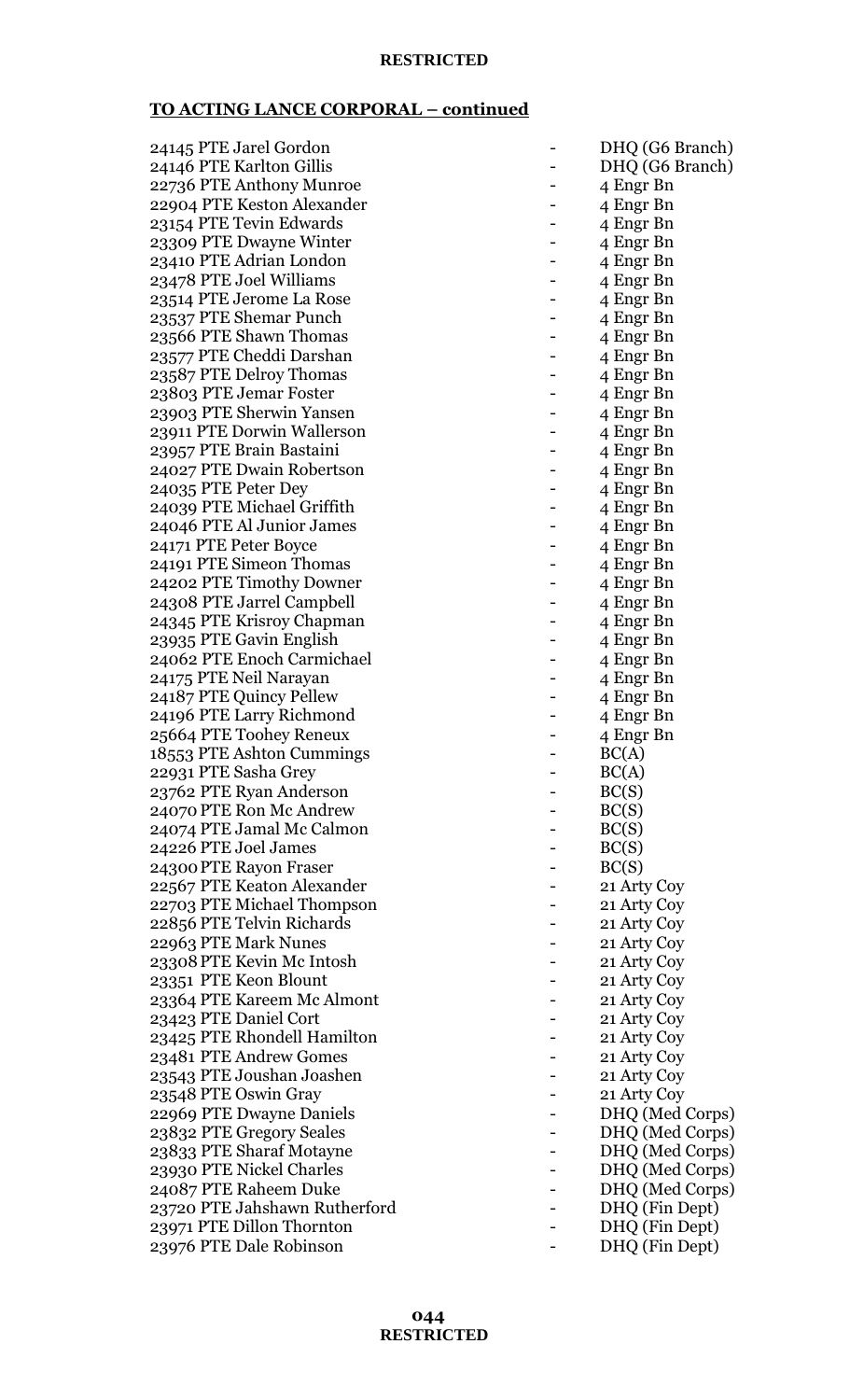| 22043 PTE Samuel Poole       |   | Agri Corps |
|------------------------------|---|------------|
| 22301 PTE Mark Johnson       |   | Agri Corps |
| 22797 PTE David Simpson      |   | Agri Corps |
| 23716 PTE Elvis Josiah       |   | Agri Corps |
| 23835 PTE Michael Alexander  |   | Agri Corps |
| 22538 PTE Dorrel Nestor      |   | 31 SF Sqn  |
| 22920 PTE Lorex Pellew       |   | 31 SF Sqn  |
| 23248 PTE Julius Thomas      |   | 31 SF Sqn  |
| 23285 PTE Selwyn Cumberbatch |   | 31 SF Sqn  |
| 23341 PTE Junior Blenman     |   | 31 SF Sqn  |
| 23482 PTE Sharwin Park       |   | 31 SF Sqn  |
| 23601 PTE Marvin Robertson   |   | 31 SF Sqn  |
| 23611 PTE Alwin Bowman       |   | 31 SF Sqn  |
| 23692 PTE Lorex Cummings     |   | 31 SF Sqn  |
| 23729 PTE Keryon Johnson     |   | 31 SF Sqn  |
| 23818 PTE Tevin Vanderstoop  |   | 31 SF Sqn  |
| 23868 PTE Kitwana Mc Garrell |   | 31 SF Sqn  |
| 23937 PTE Jarred Edwards     |   | 31 SF Sqn  |
| 23938 PTE Chris Cummings     |   | 31 SF Sqn  |
| 24017 PTE Delroy Thomas      |   | 31 SF Sqn  |
| 24030 PTE Denzil Jarvis      |   | 31 SF Sqn  |
| 24044 PTE Trevis Dutchin     |   | 31 SF Sqn  |
| 24063 PTE Diquan Hutson      |   | 31 SF Sqn  |
| 24093 PTE Rod Jeffrey        |   | 31 SF Sqn  |
| 24099 PTE Royan Shultz       |   | 31 SF Sqn  |
| 24103 PTE Mel Gibson         |   | 31 SF Sqn  |
| 24127 PTE Keron Niles        |   | 31 SF Sqn  |
| 24149 PTE Jushaine Ferrier   |   | 31 SF Sqn  |
| 23406 PTE Delon Mc Lennon    |   | BC(A)      |
| 23444 PTE Auntwan Whyte      |   | BC(A)      |
| 23576 PTE Andre Blake        |   | BC(A)      |
| 23590 PTE Devon Hamer        | - | BC(A)      |
| 23664 PTE Kester Ferreira    |   | BC(A)      |
| 23790 PTE Quincy Douglas     |   | BC(A)      |
| 23888 PTE Francis Mc Pherson |   | BC(A)      |
| 23920 PTE Imtiaz Yasin       |   | BC(A)      |
| 24072 PTE Anthony Jervis     |   | BC(A)      |
| 24222 PTE Lenroy King        |   | BC(A)      |
| 24336 PTE Keron Garraway     |   | BC(A)      |
| 24341 PTE Morris Luke        |   | BC(A)      |
| 24334 PTE Ervin Duncan       |   | BC(A)      |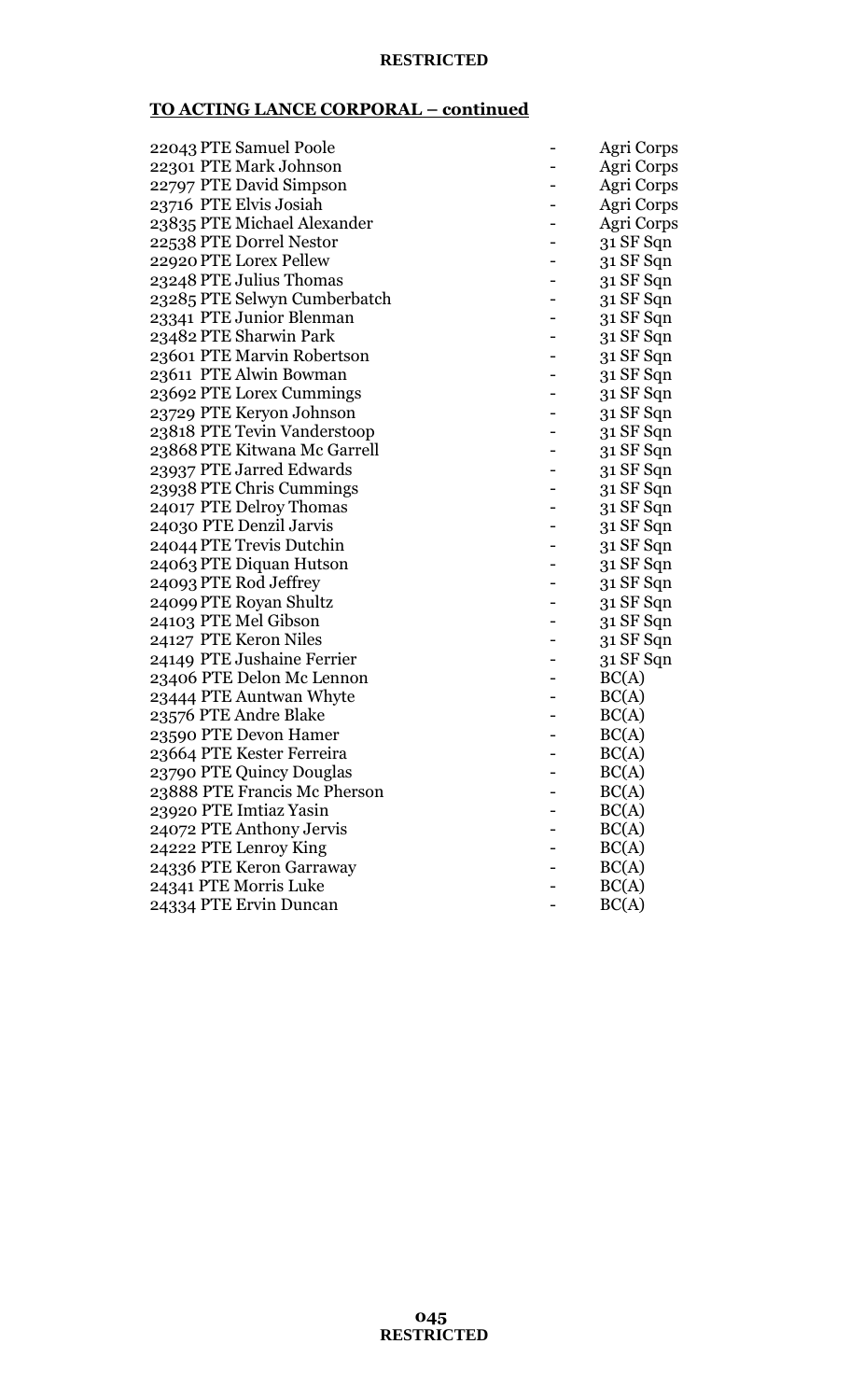# **COAST GUARD**

#### **TO ACTING SENIOR PETTY OFFICER**

18990 Sub PO Everette Tudor 20106 Sub PO Oneil Ramsammy

#### **TO SUBSTANTIVE PETTY OFFICER**

20097 Ag PO Seon Phillips 20176 Ag PO Rosamund Alfred 20509 Ag PO Roguen Forde 20551 Ag PO Valeo Griffith **- wef 17-01-01** 20560 Ag PO Vonetta Sam 20563 Ag PO Letrisha Sutherland 22494 Ag PO Quincy Burton 22559 Ag PO Kevin Bynoe 22983 Ag PO Carl Wilson 24057 Ag PO Lynden Phillips

## **TO ACTING PETTY OFFICER**

20048 Sub LR Winston Trotman 21587 Sub LR Keita Washington

# **TO SUBSTANTIVE LEADING RATING**

19378 Ag LR Waynewright Huntley 20675 Ag LR Elroy Allen 21351 Ag LR Lawrence Edwards 21382 Ag LR Brad James 21386 Ag LR Colis Parkinson 21505 Ag LR Mark Rover 21546 Ag LR Mark Burrowes 21806 Ag LR John Grant 21807 Ag LR Linsley Khan 22216 Ag LR Vinton Blair 22343 Ag LR Denwin Adams 24358 Ag LR Kenneth Benn

# **TO ACTING LEADING RATING**

18754 Sub AR Jolyon Ward 21552 Sub AR Wendell Walcott 21791 Sub AR Deon Smith 21794 Sub AR Keith Ferrier 21873 Sub AR Kenson Lindey 22207 Sub AR Clement Joe 22208 Sub AR Dexter Sealey 22293 Sub AR Joshmin Garnette 22388 Sub AR Dellon Hunte 22453 Sub AR Quincy Campbell 22550 Sub AR Alex Mc Curdy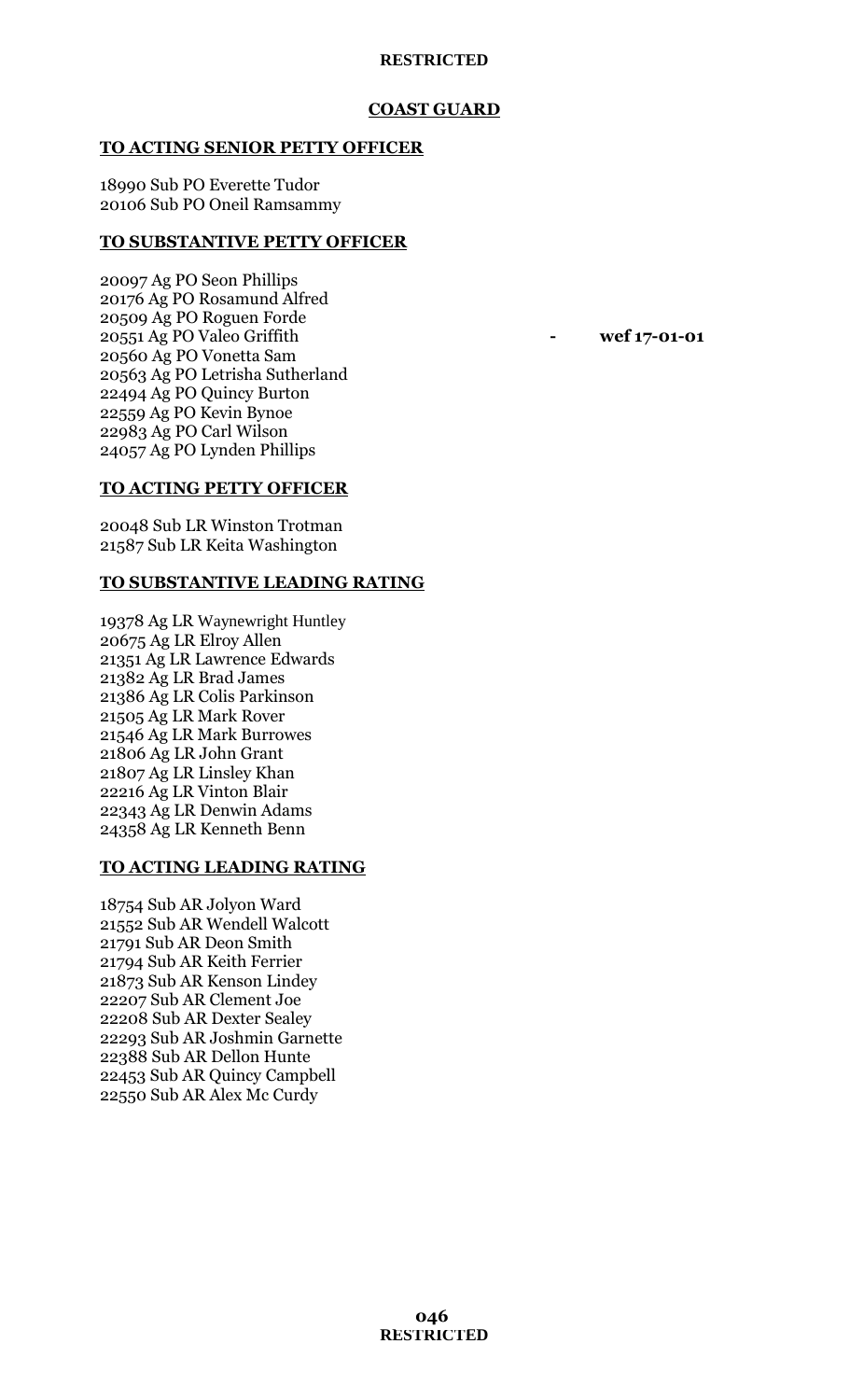## **TO SUBSTANTIVE ABLE RATING**

21351 Ag AR Nicholas Belgrave 22482 Ag AR Kevin Edwards 22752 Ag AR Roland Chichester 22762 Ag AR Moses Brewster 22929 Ag AR Mariyke Azore 22933 Ag AR Tasciana Sharpe 23036 Ag AR Stayroy Nieuelder 23054 Ag AR Troydon Campbell 23128 Ag AR Hakeem Reddock 23129 Ag AR Tyrone Lewis 23131 Ag AR Anfernee Williams 23157 Ag AR Jeromey Agard 23194 Ag AR Marvin Seeram 23143 Ag AR Denzil Junor 23299 Ag AR Dominique Alexis 23305 Ag AR Michael Worrell 23340 Ag AR Dane James 23397 Ag AR Laurence Thomas 23521 Ag AR Alwin Hibbert

#### **TO ACTING ABLE RATING**

22802 OR Dwayne Smith 22881 OR Kester Bowen 22899 OR Dexter Campbell 22913 OR Cordell Perry 22936 OR Aliesha Moseley 23449 OR Oquaci Cain 23533 OR Darius Nedd 23540 OR Rudolph Doobay 23562 OR Alden Lawrence 23574 OR Tiffon Douglas 23584 OR George Adolph 23596 OR Onerby Whoseley 23613 OR Adrian Cadogan 23614 OR Nicklon Ashby 23620 OR Quacy Fraser 23641 OR Kellon Reece 23677 OR Carl Mc Kenzie 23678 OR Ryan Reid 23681 OR Renee Lewis 23684 OR Wesley Hales 23686 OR Shadrach Wilson 23728 OR Dexroy Mc Garrel 23739 OR Kyeon Clarke 23808 OR Roberto Durant 23839 OR Curtis Wilson 23873 OR Sherwin Abrams 23876 OR Osbert Benjamin 23881 OR Derron Wallerson 23893 OR Teshun Moore 23905 OR Aubrey Clement 23913 OR Curtis Samuels 23914 OR Keyoma Baptiste 23946 OR Damane Hope 23952 OR Odwin Yansen 23958 OR Dellon Millington 23981 OR Leon Brooms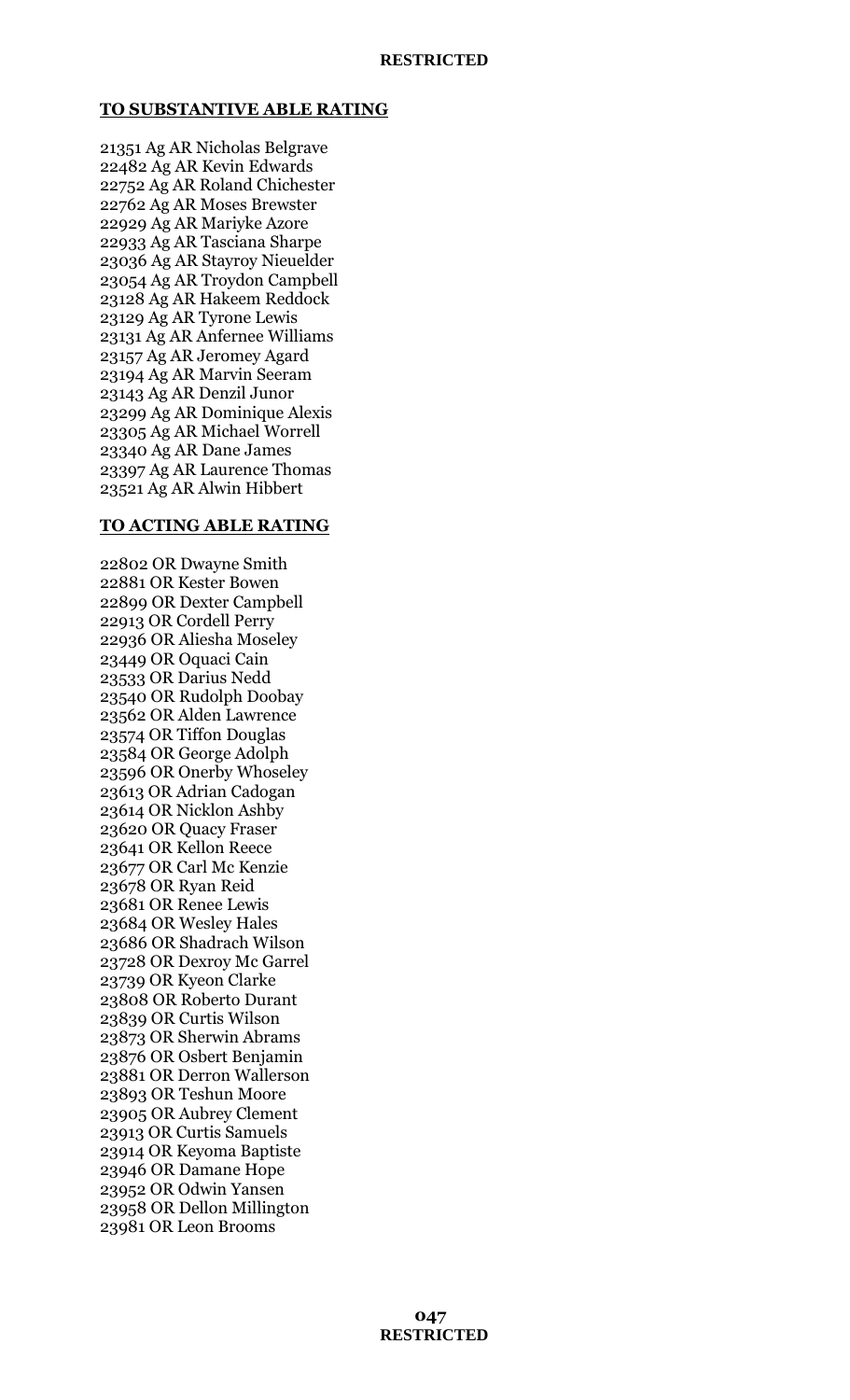# **TO ACTING ABLE RATING – continued**

23987 OR Paul Yaw 24003 OR Jarrell Walters 24010 OR Denny Mitchell 24036 OR Kevin Cadogan 24045 OR Casey Embrack 24067 OR Joel Allicock 24069 OR Alastair Walker 24075 OR Tommy Lyte 24092 OR Stanley Moffett 24097 OR Renaldo Williams 24118 OR Vaughn Butts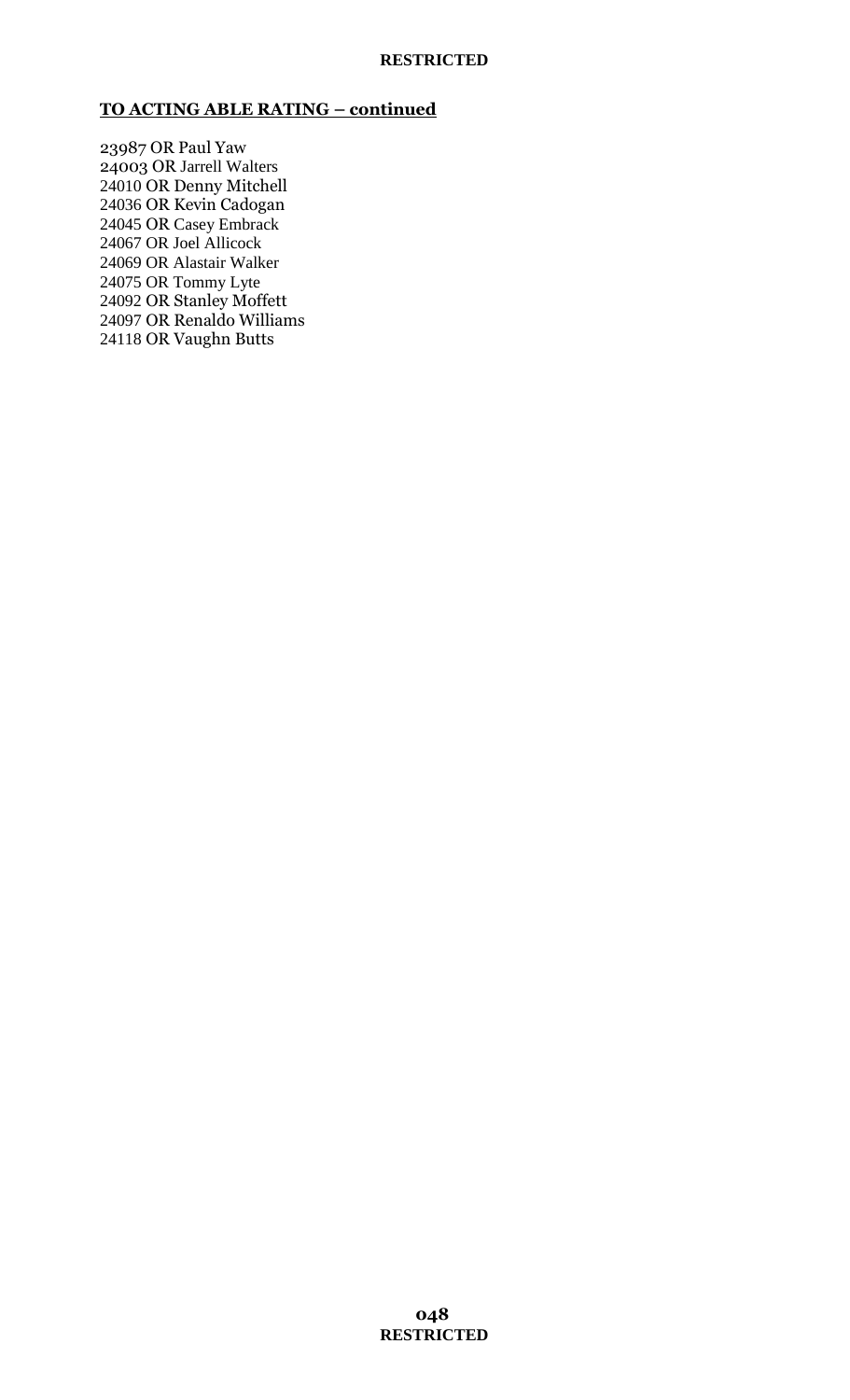# **GUYANA PEOPLE'S MILITIA**

# **TO SUBSTANTIVE STAFF SERGEANT**

17615 Ag SSGT Mark Bovell

# **TO PRIVATE / TO ACTING LANCE CORPORAL / SUBSTANTIVE LANCE CORPORAL / TO ACTING CORPORAL / TO SUBSTANTIVE CORPORAL / TO CTING SERGEANT / SUBSTANTIVE SERGEANT / TO ACTING STAFF SERGEANT**

8101829 RCT Delissa Thomas

## **TO SUBSTANTIVE SERGEANT**

22633 Ag SGT Indrani Lyte

# **TO SUBSTANTIVE CORPORAL**

21440 Ag CPL Courtney Sandy 21988 Ag CPL Nelroy Hicks 22015 Ag CPL Jamal Johnson 22047 Ag CPL Nakeitho Nestor

# **TO ACTING CORPORAL / TO SUBSTANTIVE CORPORAL**

20626 Sub LCPL Delon Woodroffe

# **TO ACTING CORPORAL**

20230 Sub LCPL Rondel Peters 21387 Sub LCPL Donald Trotman 21989 Sub LCPL Ishaiah Bijabder 22496 Sub LCPL Kevin Assanah 22509 Sub LCPL Enoch John

# **TO SUBSTANTIVE LANCE CORPORAL / TO ACTING CORPORAL**

20633 Ag LCPL Tyron August

## **TO SUBSTANTIVE LANCE CORPORAL**

22053 Ag LCPL Marlon Simmons 22701 Ag LCPL Rockell Squires 23120 Ag LCPL Virgil Chesney 23380 Ag LCPL Mondaie Brandford

# **TO ACTING LANCE CORPORAL**

20317 PTE Anand Budhram 21745 PTE Deon Jackson 22747 PTE Joel Leitch 22837 PTE Glenrick Reynolds 23056 PTE Denzil Washington 23107 PTE Lancelot Giddings 23258 PTE Lyndon Joseph 23366 PTE Nicholas Blackman 23344 PTE Romario Alleyne 23352 PTE Colvis Robertson